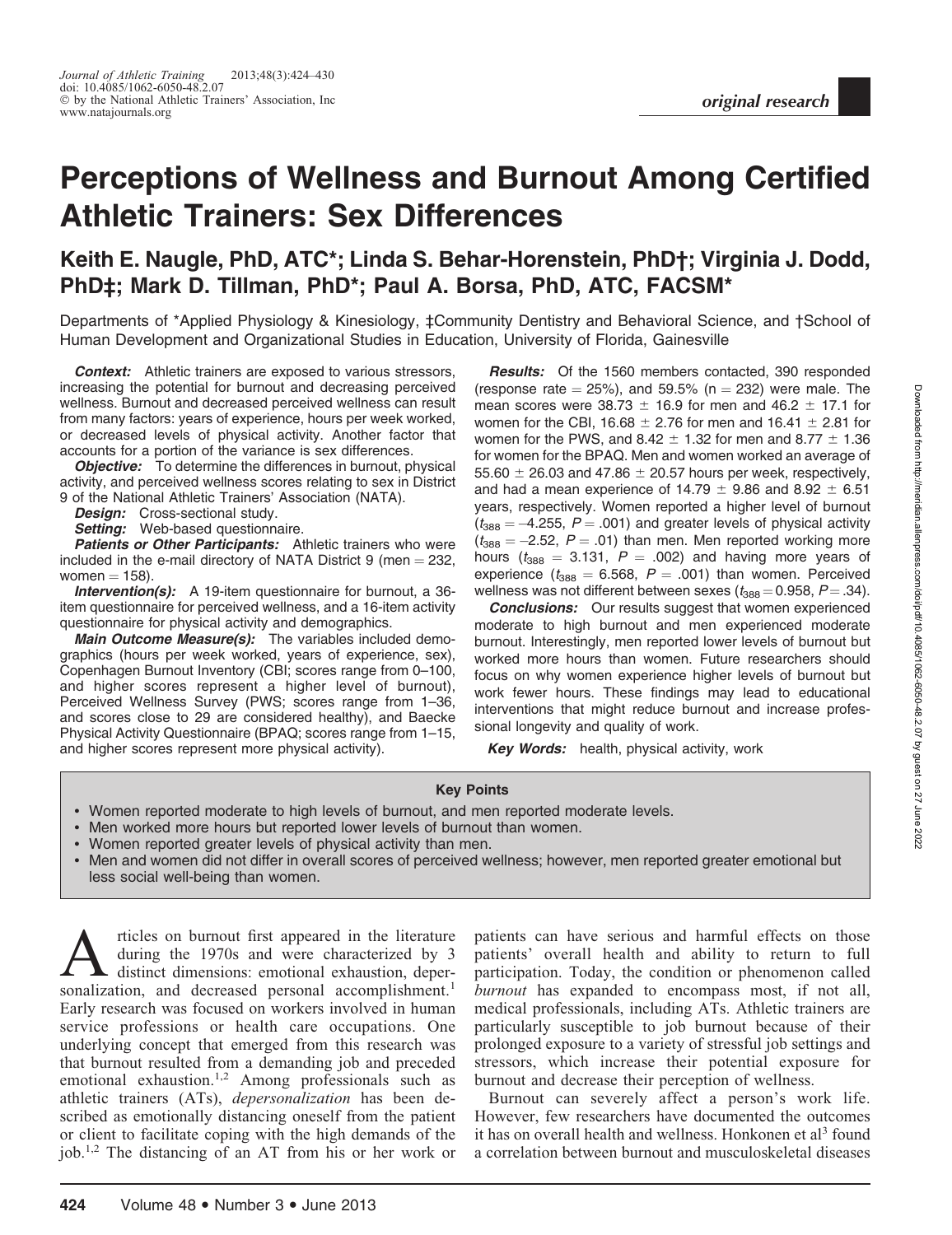among women and burnout and cardiovascular diseases in men. Their findings pointed toward an association between women's experiencing some type of burnout and chronic neck and back pain, as well as osteoarthritis.<sup>3</sup> In their study, men experienced burnout and cardiovascular disease possibly because of job stresses.3

According to the World Health Organization,<sup>4</sup> health is not defined solely as the lack of illness, but as mental and emotional, social, and physical well-being. Burnout has the potential to drastically affect the mental and physical health of those experiencing this phenomenon and thus to decrease the health or wellness of the individual. Common healthrelated symptoms of burnout include, but are not limited to, anxiety, depression, headaches, and poor appetite. $2.5$  Jobrelated symptoms include increased absenteeism and low productivity.2,5 Burnout is believed to develop from various factors, such as number of years of job experience, hours per week worked, and physical activity levels. Among ATs, long work hours and high levels of job stress lead to job burnout and result in a decline in health and quality of life.<sup>6,7</sup>

Given that many women are ATs, an exploration of sex differences in the burnout experience is warranted. Honkonen et al<sup>3</sup> pointed to the presence of sex differences in burnout in the general population of Finland. Identifying sexspecific attributes of burnout will aid in developing appropriate programs to enable ATs to recognize signs of burnout early, possibly avoiding more severe consequences, such as leaving the profession or decreased quality of patient care. Men and women may have different responsibilities both at home and at work, which may play a major role in why one person leaves a position or one person stays.

Many reasons exist for the causes and symptoms of burnout, such as long work hours and high levels of stress. Coping differences between men and women also may play a role in the rates and outcomes of job burnout. For example, an effective coping style and role management might be the reason why someone is not experiencing the emotional exhaustion and depersonalization of burnout. In addition, Giacobbi<sup>8</sup> observed a high degree of occupational engagement within the athletic training population. This occupational engagement potentially reduces job stress, burnout, and departure from the profession.

Minimal research exists on the physical activity levels of ATs, and no research exists on how physical activity levels are associated with burnout symptoms. In a recent study on health and fitness habits of ATs, Groth et al<sup>9</sup> found that only 41% met the American College of Sports Medicine guidelines for exercise. Cuppett and Latin<sup>10</sup> observed that physical activity varied by setting and that women scored higher than men in overall daily activity. In both studies, the researchers found sex differences in the amount of physical activity.<sup>9,10</sup>

Therefore, the primary purpose of our study was to explore sex differences within burnout, physical activity, and perceived wellness scores among members of District 9 of the National Athletic Trainers' Association (NATA), which is the Southeastern Athletic Trainers' Association. Our secondary purpose was to explore the relationships among perceived wellness, level of physical activity, and burnout in ATs. By determining if a difference exists between men and women, a plan of management specific for each sex potentially can be developed to reduce burnout and increase perceived wellness and physical activity.

## METHODS

## **Participants**

A total of 1560 members of District 9 received the Webbased survey, and 390 members responded to it, giving a response rate of 25%. This response rate is comparable with that in other studies in which researchers used e-mail–only  $surveys<sup>11</sup>$  and falls closely in line with previous athletic training research.5,8,9,12 Athletic trainers listed in the District 9 mailing who responded included 232 men (age  $=$  38.71  $\pm$  10.10 years) and 158 women (age  $=$  32.41  $\pm$ 7.09 years). Participants implied consent by completing the survey received via e-mail, and the study was approved by the University of Florida Institutional Review Board.

## Procedures

A cross-sectional Web-based survey design was selected to determine the relationships among the demographic factor (sex) and the independent variables (burnout, physical activity, perceived wellness). We used SurveyMonkey.com (SurveyMonkey, Portland, OR) to upload the survey instruments and collect data from the participants. Using a purposeful convenience sample, we sent an e-mail to each person listed in the District 9 directory; we described our purpose and included a direct link to the survey's Web site. Participants were instructed to complete instruments that assessed burnout, levels of physical activity, and levels of perceived wellness, which took approximately 15 minutes. We generated follow-up e-mails to people who had not completed the instruments at weeks 1, 3, and 5 to increase the response rate. No incentives were provided to the participants for completing the survey.

## **Questionnaires**

Participants completed a 19-item questionnaire for burnout, a 36-item questionnaire for perceived wellness, and a 16-item activity questionnaire for physical activity and demographics. These instruments can be summed and calculated for a total score for burnout, physical activity, and perceived wellness.<sup>13–15</sup> The validity and reliability of each instrument's scale and subscale have been established.14–17 They were used in their original form and not altered in any way.13–15 We obtained permission to use all instruments.

Copenhagen Burnout Inventory. The Copenhagen Burnout Inventory (CBI) was used to determine burnout among ATs. This 19-item questionnaire accounts for the following categories of burnout: personal, work, and client. For personal burnout, responses are presented in a 5-point Likert scale: 100 (always), 75 (often), 50 (sometimes), 25 (seldom), 0 (never/almost never).<sup>15</sup> For work burnout, responses are presented in a 5-point Likert scale, with 100 (always), 75 (often), 50 (sometimes), 25 (seldom), 0 (never/ almost never) for 4 items and 100 (to a very high degree), 75 (to a high degree), 50 (somewhat), 25 (to a low degree), and 0 (to a very low degree) for the remaining 3 items.<sup>15</sup> For client burnout, the instrument includes the same 5-point Likert scale responses as for work burnout. All 3 subscales can be subtotaled into a score of 0 to 100 and averaged into a total score of 0 to 100, with a higher score indicating a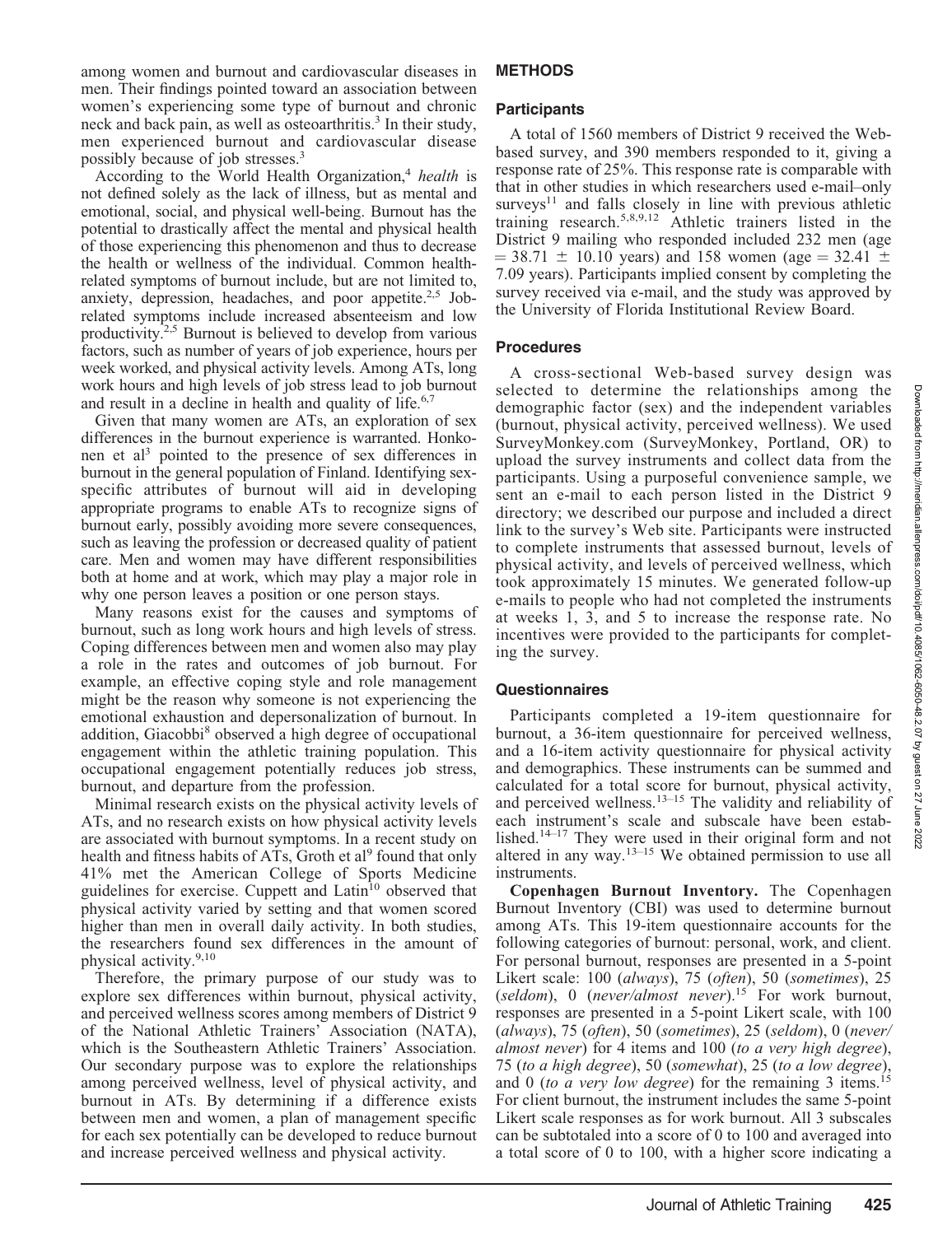higher level of burnout.<sup>15</sup> As part of their developmental article, Kristensen et al<sup>15</sup> showed the CBI has an internal consistency or  $\alpha$  of .85 to .87 and a correlation of  $-0.34$  to -0.75 with the Medical Outcomes Study 36-Item Short Form. The CBI also was shown to be highly correlated with the Maslach Burnout Inventory (MBI) scales (personal and work on the CBI with personal accomplishment on the MBI, 0.38–0.45; personal and patient on the CBI with depersonalization on the MBI, 0.38–0.52; and work and patient on the CBI with exhaustion on the MBI, 0.75–0.82) and to have an  $\alpha$  reliability of .73 to .93.<sup>17</sup> See Kristenson et  $al<sup>15</sup>$  for other psychometric data.

Most, if not all, researchers studying athletic training burnout have used or focused on the MBI. For this study, we chose the CBI as the burnout instrument for several reasons. The first reason was the simplistic nature of measuring personal or general burnout, work-specific burnout, and finally client-specific burnout.<sup>15</sup> Using these 3 subscales enables the researcher to determine if burnout is personal and caused by work factors or is from client or patient interactions. The second major reason for using the CBI was its availability in the public domain, which allows for its use free of charge. Third, researchers have shown these instruments have similar outcomes. According to a study among dentists in Australia, the MBI and the CBI identified burnout almost equally.<sup>17</sup>

Perceived Wellness Survey. The Perceived Wellness Survey (PWS) follows the multidimensional approach and incorporates the following constructs or parts of health: physical, spiritual, psychological, social, emotional, and intellectual.13 The PWS comprises 36 items that are divided into 6 items per construct of health. Sample items for each section include psychological (eg, I am always optimistic about my future), emotional (eg,  $I$  sometimes think  $I$  am  $a$ worthless individual), social (eg, My friends will be there for me when I need help), physical (eg, I expect my physical health to get worse), spiritual (eg, I believe that there is a real purpose for my life), and intellectual (eg, I avoid activities that require me to concentrate).13,18 The items for this instrument are scored using a 6-point Likert scale, with responses ranging from 1 (very strongly agree) to 6 (very strongly disagree). A score closer to 29 indicates a higher overall level of perceived wellness. Perceived wellness scoring for this instrument is complicated; Adams et  $al<sup>13,16</sup>$ provided information on use and scoring. In their research on PWS, Adams et al<sup>13</sup> showed that the correlations between the subscales and the composite score ranged from 0.3 to 0.7 and the overall internal consistency was 0.91. In pilot data, they also showed that the PWS had a convergent validity ranging from  $r = 0.37$  to  $r = 0.56$ ; instruments used included the Medical Outcomes Study 36-Item Short Form, Existential Well-Being Scale, Life Orientation Test, Perceived Social Support From Friends and Perceived Social Support From Family scales, and State Self-Esteem Scale.<sup>13</sup> For more psychometric data, please see Adams et al.<sup>13</sup>

Baecke Physical Activity Questionnaire. We used the Baecke Physical Activity Questionnaire (BPAQ) to assess overall activity of the participants. This instrument contains 3 subscales and measures perceived physical activity over the 12 months before the study.<sup>14,19,20</sup> The BPAQ measures total physical activity levels and provides subscale scores for work, sport/exercise, and leisure-time activity.

The first subscale, the Work Index, measures the amount of physical activity in which a person engages during the work day at his or her place of employment. According to Baecke et al, $^{14}$  job categories are *low level* (eg, clerical, driving, teaching), *middle level* (eg, factory work, plumbing, carpentry), and high level (eg, dock work, construction work, sports). Based on job activities, athletic training can be middle level because of the physical nature of the job (eg, carting coolers, kits) or low level if an AT holds an academic or administrative position. This determination for ATs was based on the examples given by Baecke et al<sup>14</sup> for teachers at the low level and factory/carpentry work at the middle level. The remaining items in the work index assess body position at work (eg, At work I sit or At work I stand), with the responses *never*, seldom, sometimes, often, and very often, and assess loads lifted and fatigue (eg, At work I lift heavy loads or  $At$  work I am tired), with the responses very often, often, sometimes, seldom, and never. The work subscale was scored according to the Baecke et  $al<sup>14</sup>$ calculation of scores for the indices of physical activity.

The second subscale, the Sport Index, includes questions about whether the participants exercise and, if so, what type do they perform and how often. This question measures intensity and time of activity (hours per week, number of months per year). The guidelines of Baecke et  $al<sup>14</sup>$  for classifying level of activity intensity define activities as low level (eg, billiards, bowling, golf), middle level (eg, badminton, cycling, dancing, swimming), and high level (eg, basketball, rugby, rowing). After intensity level was identified, the amount of time per week was coded as follows: less than  $1$ ,  $1$  to  $2$ ,  $2$  to  $3$ ,  $3$  to  $4$ , and more than  $4$ , with the corresponding scores 0.5, 1.5, 2.5, 3.5, and 4.5. The number of months per year was coded as follows: less than  $1, 1$  to  $3, 3$  to  $6, 7$  to  $9$ , and more than  $10$ , with the corresponding scores 0.04, 0.17, 0.42, 0.67, and 0.92. This item was asked twice and calculated twice, and the sum was coded as a score from 1 to 5 and reported as the score for this specific item. Four additional items assessed one's comparison with others and exercise as part of leisure time (eg, During leisure time, I sweat and During leisure time, I play a sport) and included the responses never, seldom, often, and very often.<sup>14</sup>

The third subscale, Leisure-Time Index, includes 4 items assessing activities, such as television watching, leisure walking, and cycling. Responses included never, seldom, often, and very often. As with previous subscales, scoring was performed according to the calculation of indices scores by Baecke et al.<sup>14</sup>

Total activity scores were calculated by summing the 3 subscale scores. Each subscale had a maximum possible score of 5, with 5 indicating high physical activity. The total score was calculated as a sum of the 3 indices or subscales, and the maximum score was 15. Previous research on the BPAQ showed test-retest correlations between 0.74 and 0.88 and correlations with energy expenditure of  $0.56$  for men and  $0.44$  for women.<sup>14</sup> Baecke et al<sup>14</sup> provided additional psychometric data.

## Pilot Data

Twenty-three ATs outside the NATA District 9 sampling frame were asked to complete the instrument. Fourteen ATs completed the survey instrument twice, approximately 1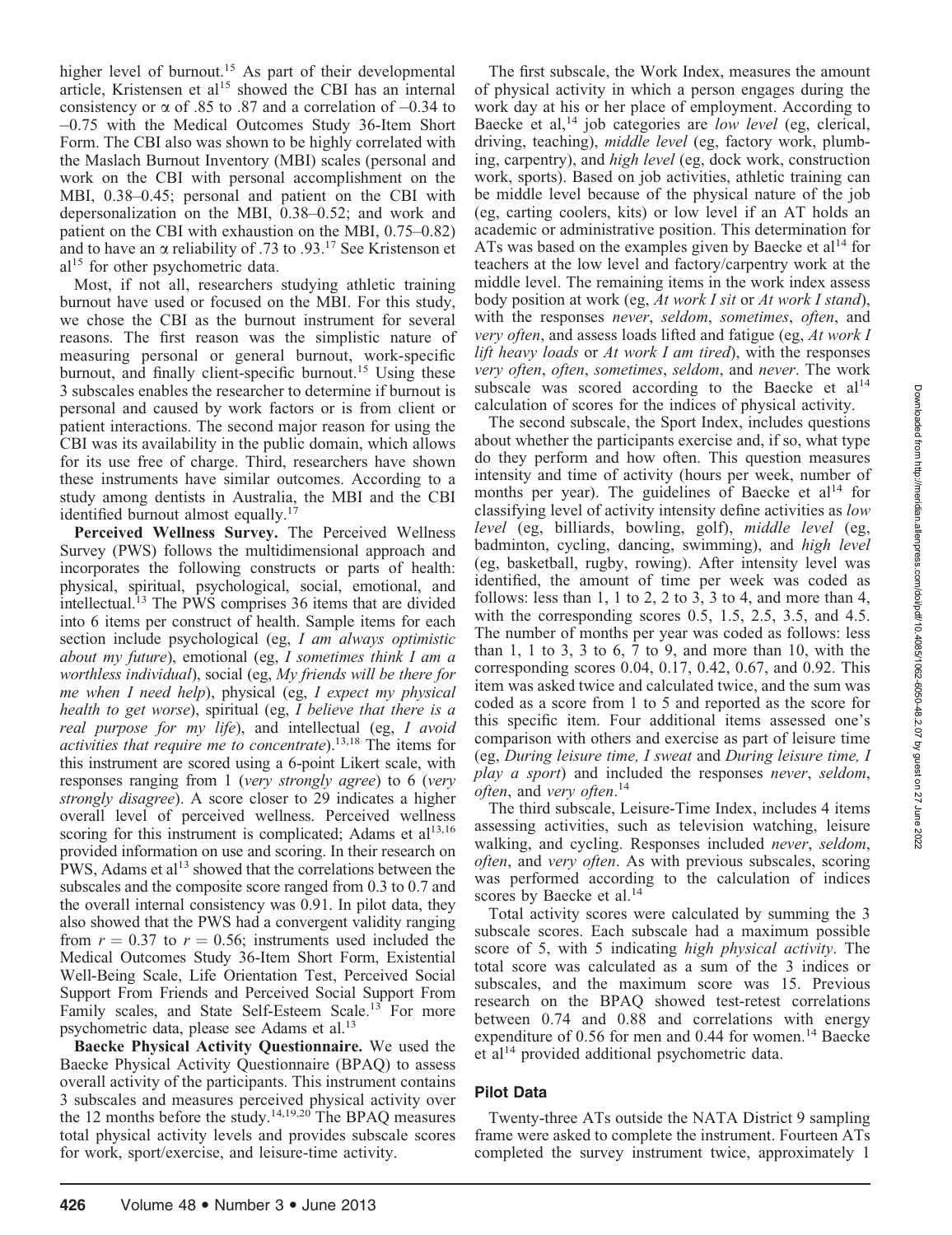Table 1. Total Scales of Perceived Wellness, Burnout, and Physical Activity Divided by Sex (n = 232 men, n = 158 women)

| Variable                       | Sex    | Mean $\pm$ SD     | $t388$ Value | $P$ Value |
|--------------------------------|--------|-------------------|--------------|-----------|
| Experience, y <sup>a</sup>     | Male   | $14.80 \pm 9.86$  | 6.568        | .001      |
|                                | Female | $8.93 \pm 6.51$   |              |           |
| Time worked, h/wk <sup>a</sup> | Male   | $55.60 \pm 26.04$ | 3.131        | .002      |
|                                | Female | 47.86 $\pm$ 20.57 |              |           |
| Perceived wellness             | Male   | $16.69 \pm 2.77$  | 0.958        | .34       |
|                                | Female | $16.41 \pm 2.81$  |              |           |
| <b>Burnout</b> <sup>a</sup>    | Male   | $38.73 \pm 16.90$ | $-4.255$     | .001      |
|                                | Female | $46.20 \pm 17.18$ |              |           |
| Physical activity <sup>a</sup> | Male   | $8.42 \pm 1.32$   | $-2.52$      | .01       |
|                                | Female | $8.77 \pm 1.36$   |              |           |

<sup>a</sup> Indicates difference.

week apart. All test-retest correlations were greater than 0.6, which is considered the minimum for an instrument to show adequate test-retest validity. Using SPSS (version 16.0; IBM Corporation, Armonk, NY), test-retest correlations for each instrument scale were calculated as PWS ( $r=$ 0.763), CBI ( $r = 0.924$ ), and BPAQ ( $r = 0.924$ ). The testretest correlations for each instrument were different for each scale ( $P < .001$ ) and demonstrated that the current survey instrument has test-retest reliability comparable with that of previous investigations. $14-16$ 

#### Statistical Analysis

The Cronbach  $\alpha$  was used to determine each instrument's internal consistency. Participant demographic variables consisted of the following independent variables: hours worked per week, years of experience, and sex. The dependent variables were burnout, perceived wellness, and physical activity and were measured respectively with the CBI, PWS, and BPAQ. Data were downloaded from SurveyMonkey into an Excel (Microsoft Corporation, Redmond, WA) spreadsheet that calculated the total scores and subscores for the dependent variables. A burnout score of 50 on the CBI is considered high, a PWS score closer to 29 is considered healthy, and closer to 15 on the BPAQ means more daily physical activity.<sup>13-15</sup> Descriptive statistics and significance testing were calculated using SPSS (version 18.0; IBM Corporation). An independentsamples t test was used to determine sex differences for burnout, perceived wellness, and physical activity levels. Pearson product moment correlations also were calculated for overall scores regardless of sex for burnout, physical activity, perceived wellness, hours worked, and years of experience. These relationships also were examined separately for men and women. The  $\alpha$  level was set a priori at .05.

#### RESULTS

#### Instruments' Internal Consistency

The coefficient  $\alpha$  or internal consistency of the CBI was 0.944, of the PWS instrument was .937, and of the BPAQ was .620.

#### **Demographics**

The means for each instrument are presented in Table 1. An independent-samples t test showed that women reported a higher level of burnout than men ( $t_{388} = -4.255$ ,  $P =$ 

.001). In addition, analyses of the subscales of the CBI showed that women reported higher levels of personal burnout (women  $= 50.48 \pm 17.4$ , men  $= 41.08 \pm 17.48$ ;  $t_{388} = -5.22, P < .001$ ), work burnout (women = 46.47  $\pm$ 18.10, men = 39.17  $\pm$  17.78;  $t_{388} = -4.01, P < .001$ ), and client burnout (women = 41.56  $\pm$  17.31, men = 35.95  $\pm$ 16.71;  $t_{388} = -3.21$ ,  $P = .001$ ) than men. These levels are not classified as being in the high burnout category but show that on average men and women experience moderate to high levels of burnout. Women also reported greater levels of overall physical activity than men ( $t_{388} = -2.52$ , P  $= .01$ ). Analyses of the BPAQ subscales revealed that the higher overall physical activity score for women likely was driven by greater levels of physical activity at work (women = 3.23  $\pm$  0.51, men = 3.08  $\pm$  0.49;  $t_{388} = -3.024$ ,  $P = .001$ ) and leisure-time physical activity (women = 2.55  $\pm$  0.58, men = 2.40  $\pm$  0.63;  $t_{388} = -2.39$ ,  $P = .02$ ). We found no differences between men and women on the overall score of perceived wellness  $(t_{388} = 0.958, P = .34)$ . However, the  $t$  tests conducted on the subscales revealed that men reported greater emotional well-being (women  $=$ 4.48  $\pm$  0.64, men = 4.68  $\pm$  0.65;  $t_{388}$  = 3.03, P = .003) and less social well-being (women =  $4.84 \pm 0.66$ , men =  $4.69$  $\pm$  0.67;  $t_{388} = -2.07$ ,  $P = .04$ ) than women. Men reported working more hours per week ( $t_{388} = 3.131$ ,  $P = .002$ ) and having more years of work experience ( $t_{388} = 6.568$ ,  $P =$ .001) than women.

The Pearson product moment correlations among all the variables are presented in Table 2. The analyses revealed that regardless of sex, increased burnout was associated with increased hours worked and decreased perceived wellness, physical activity, and years of experience. Physical activity was positively correlated with perceived wellness and inversely associated with years of experience. In addition, hours worked was inversely associated with years of experience for women only.

#### **DISCUSSION**

Many professionals working closely with clients or patients experience some level of job burnout, potentially resulting in decreased health and wellness. Current research related to athletic training and burnout is minimal and does not mention the health domains and experienced effects of burnout. The purpose of our study was to determine sex differences in burnout, physical activity, and perceived wellness scores among members of NATA District 9. Our findings suggested women experience moderate to high burnout, but men experience moderate burnout. No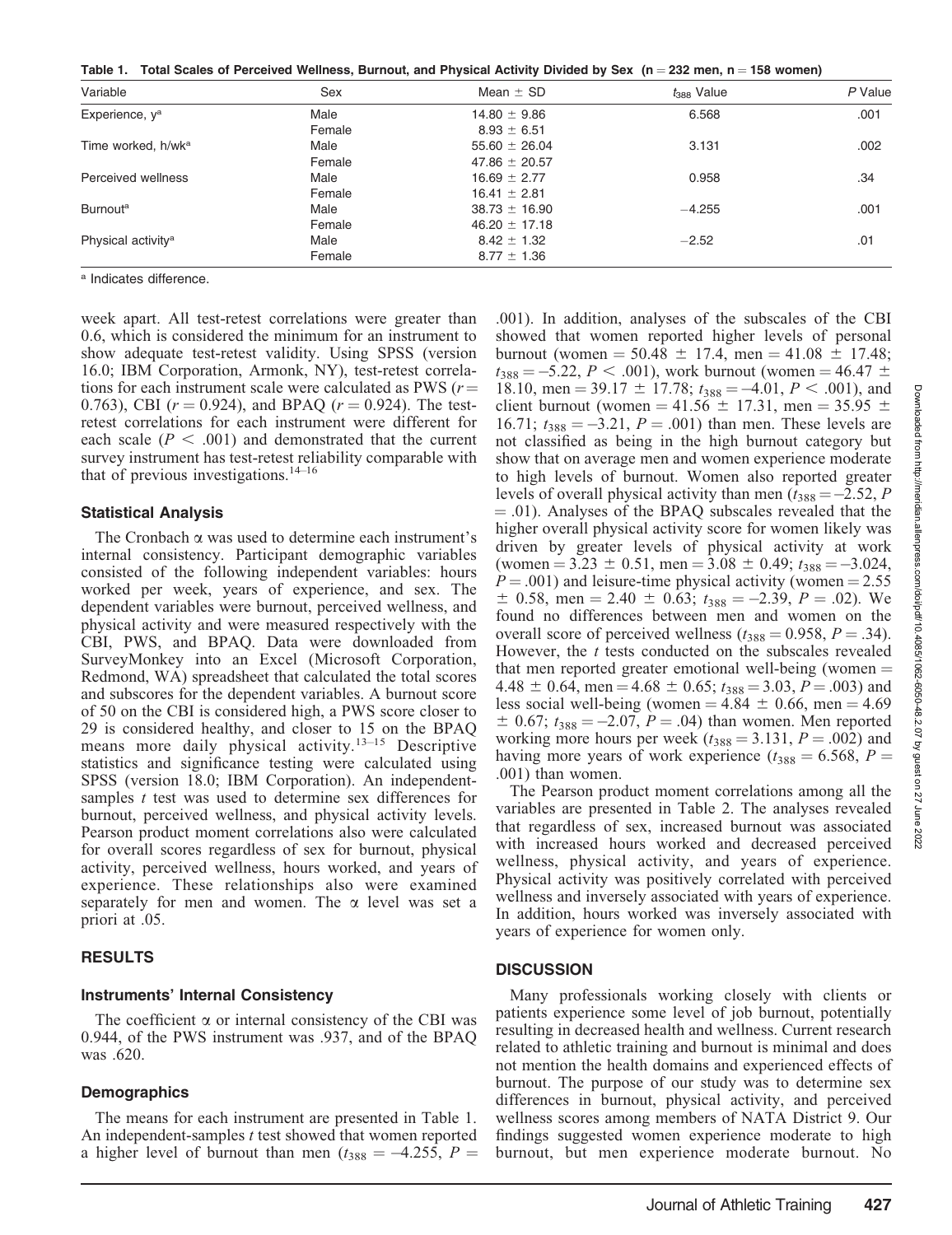Table 2. Correlations Among Variables for All Athletic Trainers, Men, and Women

| Variable            | Perceived<br>Wellness | Physical<br>Activity | Years of<br>Experience | Hours per<br><b>Week Worked</b> |
|---------------------|-----------------------|----------------------|------------------------|---------------------------------|
| <b>Burnout</b>      |                       |                      |                        |                                 |
| All                 | $-0.51$ <sup>a</sup>  | $-0.12b$             | $-0.12b$               | 0.11 <sup>b</sup>               |
| Men                 | $-0.49^{\rm a}$       | $-0.19^{\rm a}$      | $-0.13b$               | 0.12                            |
| Women               | $-0.54$ <sup>a</sup>  | $-0.06$              | $-0.12$                | 0.19 <sup>b</sup>               |
| Perceived wellness  |                       |                      |                        |                                 |
| All                 |                       | 0.18 <sup>a</sup>    | 0.09                   | $-0.04$                         |
| Men                 |                       | $0.22^{\rm a}$       | 0.05                   | $-0.08$                         |
| Women               |                       | 0.13                 | 0.10                   | 0.01                            |
| Physical activity   |                       |                      |                        |                                 |
| All                 |                       |                      | $-0.12b$               | $-0.02$                         |
| Men                 |                       |                      | $-0.09$                | 0.02                            |
| Women               |                       |                      | $-0.12$                | $-0.03$                         |
| Years of experience |                       |                      |                        |                                 |
| All                 |                       |                      |                        | 0.02                            |
| Men                 |                       |                      |                        | 0.04                            |
| Women               |                       |                      |                        | $-0.21a$                        |

<sup>a</sup> Indicates correlation at the .01 level (2 tailed).

b Indicates correlation at the .05 level (2 tailed).

differences existed between sexes for perceived wellness. Women reported more physical activity than men.

Our findings of higher levels of burnout reported among women are in line with those of other researchers. $8,21$ However, to the best of our knowledge, only 2 studies on sex comparisons have been published. Walter et  $al<sup>21</sup>$ reported higher levels of female burnout in athletic training program directors. Specifically, they experienced higher levels of emotional exhaustion than men. Direct comparison with emotional exhaustion is not possible because Walter et al<sup>21</sup> used the MBI and we used the CBI. However, similar to the emotional exhaustion findings of Walter et  $aI<sub>z</sub><sup>21</sup>$  our perceived wellness data showed that women reported levels of emotional well-being that were less than those of men. In addition, both Walter et  $al<sup>21</sup>$  and we reported overall higher levels of burnout for ATs.<sup>21</sup> Giacobbi8 also used the MBI in his national survey of nearly 4000 ATs and found that women reported higher levels of burnout. Direct comparisons with burnout levels of women are difficult because of the lack of evidence in the literature. Our findings of higher levels of burnout in women add to this body of emerging knowledge.

In other populations of health care professionals, women have been shown to have increased job burnout. In a study<sup>22</sup> of military mental health care providers (social workers, psychologists, psychiatrists, and residents), being female was linked with higher emotional exhaustion. Although this cannot be compared directly with our findings because different instruments were used, the overall idea that women experience more burnout than men is supported by the findings of Ballenger-Browning et al.<sup>22</sup> Hill et al<sup>23</sup> also studied burnout in the general workplace and found that being female was modestly associated with stress and burnout.

Our findings of burnout are similar to the overall levels of burnout in ATs reported by previous researchers. Kania et al5 reported that 32% of their total sample (men and women) was classified as having burnout. Whereas most of the sample was not classified as having burnout, 32% is still a large percentage of ATs reporting burnout in some aspect of their lives. Contrary to us, Kania et  $a^{15}$  found that sex, age, and personal characteristics were not related to and did not predict burnout.

Interestingly, no relationship existed between number of hours worked and burnout scores among men in our study. This seems intuitively improbable because in most athletic training burnout research, high levels of burnout are related to high numbers of work hours or lower numbers of hours spent in leisure-time activities.<sup>6,21,24,25</sup> A plausible explanation for these findings may be related to the greater years of work experience among men in our sample. Indeed, the data revealed an inverse relationship between years of experience and burnout for men only. The longer time spent in the profession may have allowed for adaptations and coping mechanisms or strategies that permitted the AT to reduce burnout and increase job satisfaction through job experience. Capel<sup>26</sup> alluded to lower burnout scores related to possible off-season time or time off from the sport. This is one of the major changes in the past 25 years of athletic training. The off season is becoming shorter and shorter, and the expectations of year-round coverage of practices, "fall ball" or "spring ball," and strength and conditioning workouts are mandatory.

Women and men share a common bond for parenting but present with slightly different roles. Development of agrarian societies changed the role of women from gatherer to homemaker/caretaker whose main tasks involved duties that would enhance the health and productivity of the family unit. Starting in the last century, society's financial climate moved more and more women into the paid workforce. However, movement into the workforce did not reduce the amount of unpaid time women devoted to household work.<sup>27</sup> Recently, Kahanov et al<sup>28</sup> showed that parenting and working could be challenging, yet the combination was still enjoyable for 41% of the sample population. The potential conflict of home versus work can lead to decreased energy levels, reducing proficiency as a parent and an AT, and may be a future avenue for studying differences in burnout between women and men.<sup>28</sup>

Currently, the athletic training literature lacks studies focusing on the perceived wellness levels of ATs, so direct comparison is difficult. However, Groth et  $al^9$  examined the self-reported fitness levels, nutrition, and alcohol and tobacco use in ATs. Whereas health and fitness habits cannot be compared directly with perceived wellness, Groth et al<sup>9</sup> showed that decreased physical activity in ATs was associated with decreased perceived wellness in men and women. They showed that recommended nutritional habits were not being followed by ATs, although their alcohol and tobacco consumption was less than that of the general population.<sup>9</sup> Of the female sample, 47% was considered overweight or obese and 74% of the male sample was overweight or obese according to body mass index (BMI) measurements.9 This high result for BMI in men potentially is related to the differences in physical activity levels between men and women we found. Women reported more activity, which may explain lower weight or BMI reported by other researchers.<sup>9</sup>

Several limitations exist in the current study. For example, we used a purposeful convenience sample that precludes generalizability of findings. In addition, other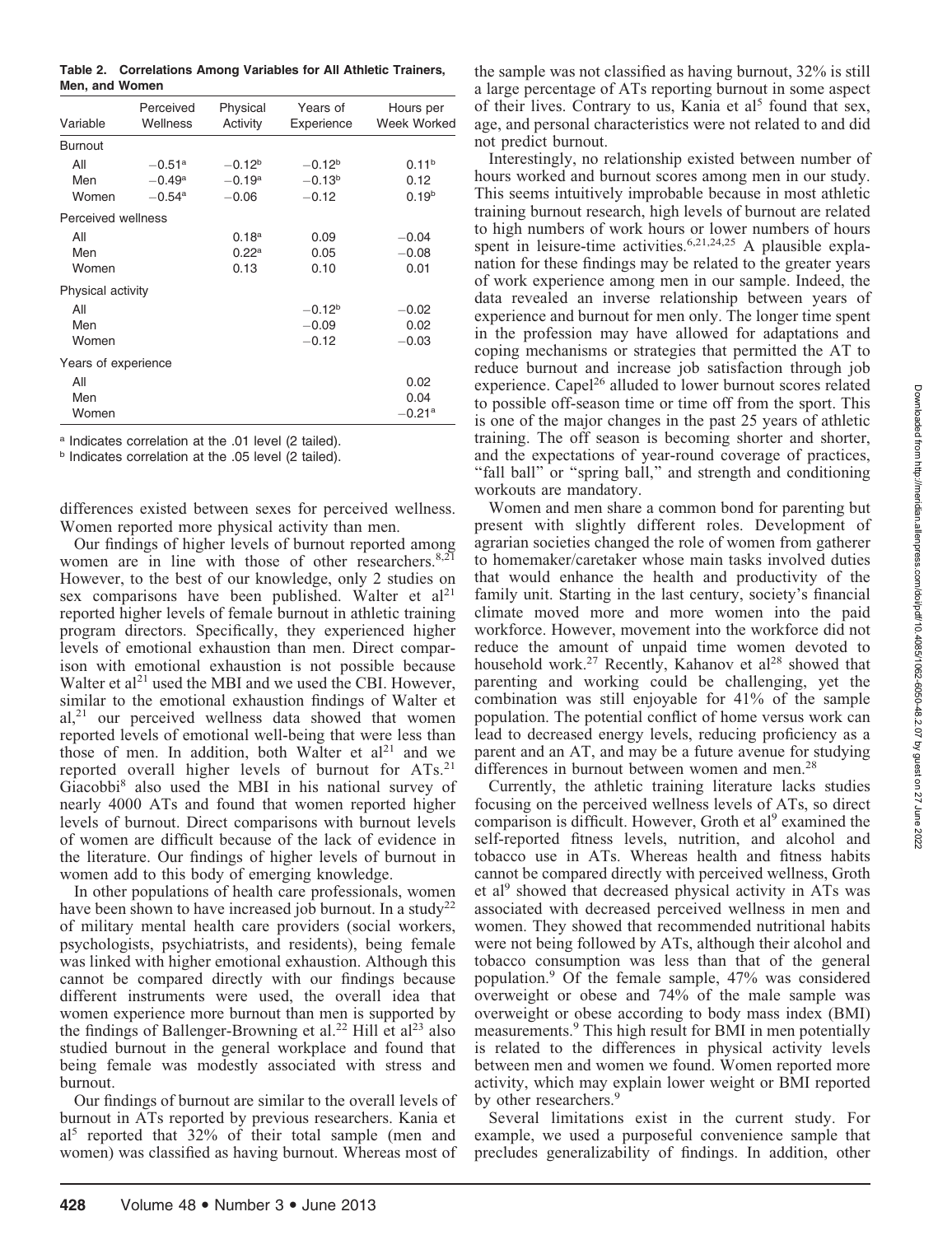limitations included the following: (1) the response rate of 25% was low; (2) with any and all surveys, personal bias from participants exists, and this in turn can affect the survey outcomes; and (3) the use of a computer to collect survey responses potentially can result in missing people who do not have access to a computer or had computer problems during that data-collection time frame.

A major limitation with any burnout survey is the potential that people who experience the highest levels of burnout are unable or unwilling to participate. Those experiencing high-level burnout might be unlikely to voluntarily spend even a short time completing a survey, especially about work. Therefore, these results may be underrepresented, and the number of ATs experiencing burnout is likely to be greater than the number we found.

#### **CONCLUSIONS**

These findings suggest that female ATs experience moderate to high levels of burnout, and male ATs experience moderate levels. No sex differences in perceived wellness existed. Interestingly, male ATs reported lower levels of burnout although they reported working more hours per week. This may be attributed to the fact that men reported higher levels of work experience. Future research focusing on why women experience higher levels of burnout while working fewer hours is warranted. These findings may lead to better education of female ATs and employers on how to reduce burnout and increase professional longevity and quality or work.

Quality of life and wellness levels among ATs will increase if more physical activity is included in their daily lives, particularly among men. Increased BMI among men in particular possibly can be reduced with a long-term program of incorporating physical activity and thus may reduce the effect decreased physical activity has on their overall health and wellness. Understanding why and how women are able to increase physical activity can lead to changes in male activity habits and improve wellness.

Future directions for burnout research include various avenues. More detailed inspection into the number of ATs experiencing this phenomenon can tell us truly how many ATs have symptoms. More direct contact and on-site survey administration might include those ATs who have symptoms or at least reveal how many people refuse or do not have time to participate. Specifically regarding sex, researchers in future studies should include personality characteristic instruments and thoroughly explore the home and family environments and how these affect burnout, wellness, and activity levels.

#### ACKNOWLEDGMENTS

This study was partially funded by the grant award program of the Southeast Athletic Trainers' Association Research and Education Committee.

#### REFERENCES

- 1. Maslach C, Jackson SE. The measurement of experienced burnout. J Occup Behav. 1981;2(2):99–113.
- 2. Maslach C, Schaufeli WB, Leiter MP. Job burnout. Annu Rev Psychol. 2001;52(1):397–422.
- 3. Honkonen T, Ahola K, Pertovaara M, et al. The association between burnout and physical illness in the general population: results from

the Finnish Health 2000 Study. *J Psychosom Res.* 2006;61(1):59– 66.

- 4. World Health Organization. Constitution of the World Health Organization. New York, NY: World Health Organization; 1946.
- 5. Kania ML, Meyer BB, Ebersole KT. Personal and environmental characteristics predicting burnout among certified athletic trainers at National Collegiate Athletic Association institutions. J Athl Train. 2009;44(1):58–66.
- 6. Hendrix AE, Acevedo EO, Hebert E. An examination of stress and burnout in certified athletic trainers at Division I-A universities. J Athl Train. 2000;35(2):139–144.
- 7. Hunt V. Dangerous dedication: burnout a risk in profession. NATA News. November 2000:8–10.
- 8. Giacobbi PR Jr. Low burnout and high engagement levels in athletic trainers: results of a nationwide random sample. J Athl Train. 2009; 44(4):370–377.
- 9. Groth JJ, Ayers SF, Miller MG, Arbogast WD. Self-reported health and fitness habits of certified athletic trainers. J Athl Train. 2008; 43(6):617–623.
- 10. Cuppett M, Latin RW. A survey of physical activity levels of certified athletic trainers. J Athl Train. 2002;37(3):281–285.
- 11. Kaplowitz MD, Hadlock TD, Levine R. A comparison of web and mail survey response rates. Public Opin Q. 2004;68(1):94–101.
- 12. Kania ML, Meyer BB, Ebersole KT. Burnout among ATCs at NCAA institutions is related to stress and pressure from coaches. J Athl Train. 2006;41(suppl):S72.
- 13. Adams T, Benzer J, Steinhardt M. The conceptualization and measurement of perceived wellness: integrating balance across and within dimensions. Am J Health Promot. 1997;11(3):208-218.
- 14. Baecke JA, Burema J, Frijters JE. A short questionnaire for the measurement of habitual physical activity in epidemiological studies. Am J Clin Nutr. 1982;36(5):936–942.
- 15. Kristensen TS, Borritz M, Villadsen E, Christensen KB. The Copenhagen Burnout Inventory: a new tool for the assessment of burnout. Work Stress. 2005;19(3):192–207.
- 16. Adams T, Bezner J, Garner L, Woodruff S. Construct validation of the Perceived Wellness Survey. Am J Health Stud. 1998;14(4):212– 219.
- 17. Winwood PC, Winefield AH. Comparing two measures of burnout among dentists in Australia. Int J Stress Manage. 2004;11(3):282– 289.
- 18. Bezner JR, Adams TB, Whitler LS. The relationship between physical activity and indicators of perceived wellness. Am J Health Stud. 1999;15(3):130–138.
- 19. Florindo AA, Latorre MRDO. Validation and reliability of the Baecke questionnaire for the evaluation of habitual physical activity in adult men. Rev Bras Med Esporte. 2003;9(3):129–135.
- 20. Pols MA, Peeters PHM, Bueno-de-Mesquita HB, et al. Validity and repeatability of a modified Baecke questionnaire on physical activity. Int J Epidemiol. 1995;24(2):381–388.
- 21. Walter JM, Van Lunen BL, Walker SE, Ismaeli ZC, Oñate JA. An assessment of burnout in undergraduate athletic training education program directors. J Athl Train. 2009;44(2):190–196.
- 22. Ballenger-Browning KK, Schmitz KJ, Rothacker JA, Hammer PS, Webb-Murphy JA, Johnson DC. Predictors of burnout among military mental health providers. Mil Med. 2011;176(3):253–260.
- 23. Hill EJ, Jacob JI, Shannon LL, Brennan RT, Blanchard VL, Martinengo G. Exploring the relationship of workplace flexibility, gender, and life stage to family-to-work conflict, and stress and burnout. Community Work Fam. 2008;11(2):165–181.
- 24. Mazerolle SM, Bruening JE, Casa DJ. Work family conflict, part I: antecedents of work-family conflict in National Collegiate Athletic Association Division I-A certified athletic trainers. J Athl Train. 2008;43(5):505–512.